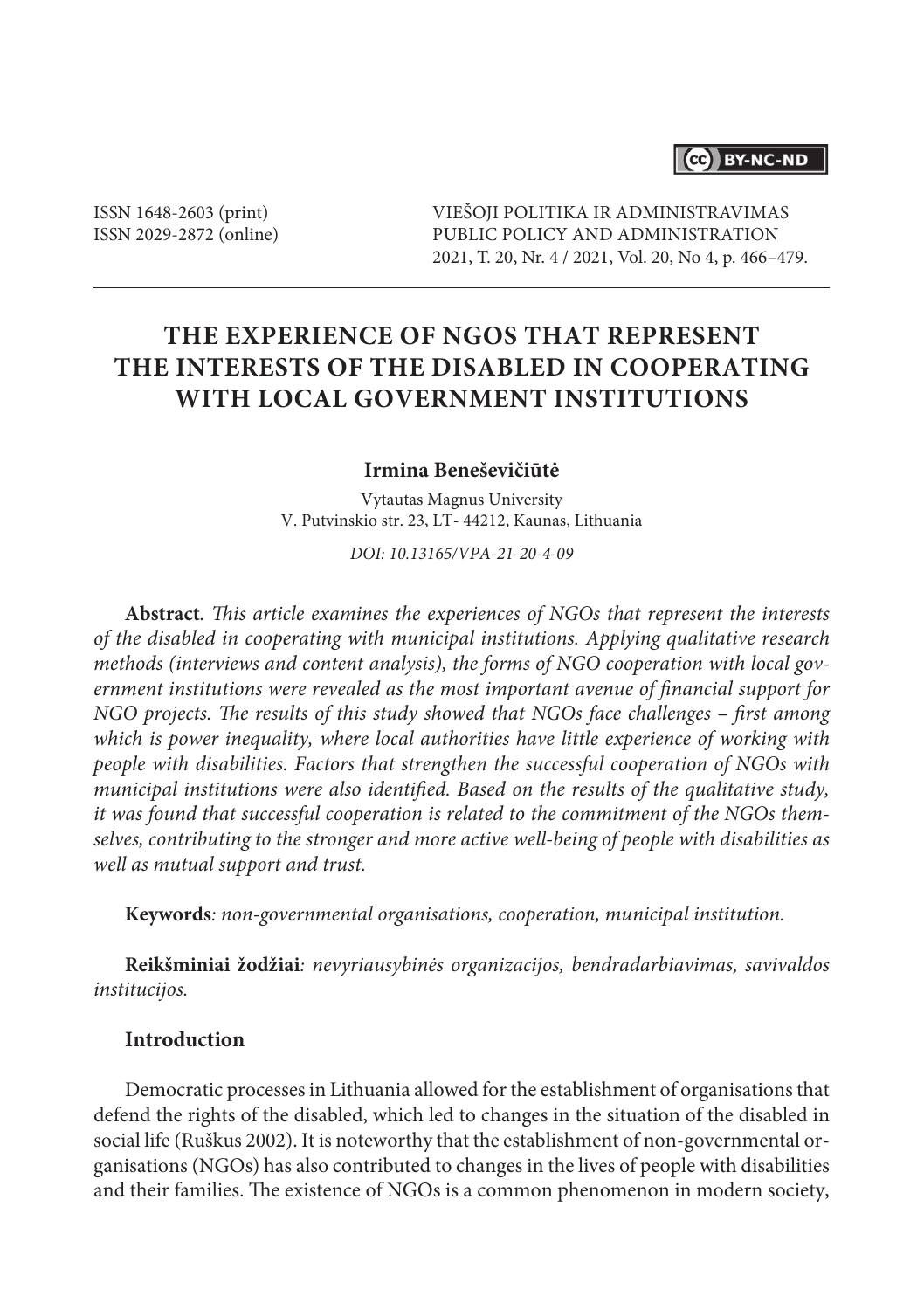yet they are unique in terms of their purpose, nature, methods of resource mobilization, and forms of assistance provided. NGOs are considered part of the social, cultural, sports, or economic sectors (Kuruvila 2015). Dupuy and Prakash (2020) observe that NGOs play an important role in any democracy by providing the opportunity for citizens to shape social policy together and thus facilitate political work for government officials. Other authors treat NGOs as a third sector that is becoming a means of expressing freedom, which not only promotes welfare policies but also provides opposition to dubious political decisions (Salamon and Sokolowski, 2016). It should also be noted that NGOs are being understood as having a political impact on the protection of human rights (Landsberger 2019); consequently, the importance of NGOs in society is not in doubt.

The legal framework is sufficiently well-developed to represent the interests of people with disabilities. One important piece of legislation is the UN Convention on the Rights of Persons with Disabilities (27 May 2010, No. XI-854), which aims to promote, protect, and ensure the full and equal enjoyment of all human rights and fundamental freedoms by all persons with disabilities. Consequently, regulatory laws and various documents form goals and objectives for people with disabilities to receive help, but also to protect them from experiencing discrimination. However, this requires the cooperation of NGOs with local authorities. It should be noted that, according to Bučaitė-Vilkė and Lazauskienė (2019), cooperation is useful, especially when it is developed to achieve a specific goal in the implementation of strategies. The initiation of cooperation promotes the purposeful development of activities and exchange between each participant. This enables the achievement of results and real help for the disabled.

The scientific problem of this research is substantiated by the fact that a lot of attention is paid to research into NGO activities, whilst the field of NGOs for the disabled in cooperation with municipal institutions has not yet been thoroughly investigated. This area of research needs to be addressed in order to better represent the interests of people with disabilities. Insufficient funding for NGO activities limits their development, and there is a lack of teamwork, dialogue, and trust between NGOs and local authorities. The aim of this paper is to reveal the forms of cooperation that NGOs use to cooperate with municipal institutions, the difficulties that are encountered during cooperation, and the factors that determine effective cooperation.

NGOs receive a lot of attention from scientists, researchers, and practitioners (see: Noreikienė and Žilinskas 2017; Beneševičiūtė 2015; Jazukevičiūtė 2014; Šilinskytė 2013; Marcinkutė 2011; Escher and Brzustewicz 2020; Young 2020; Prentice, Imperial, and Brudney 2019; Kurowska-Pysz and Szczepańska-Woszczyna 2018; Wejcman 2011, Lewis 2003). Beneševičiūtė's (2014) research highlighted the aspirations of NGOs in developing the social participation of people with disabilities. This study also revealed that, in future, the activities of NGOs should be related to cooperation not solely with other NGOs. This demonstrates that the cooperation of NGOs with municipal institutions remains a relevant and researchable scientific problem.

As such, it is possible to formulate the following research questions: what forms of cooperation exist between NGOs and self-government institutions? What challenges do NGO leaders face? What prospects for NGO cooperation do NGO leaders envisage in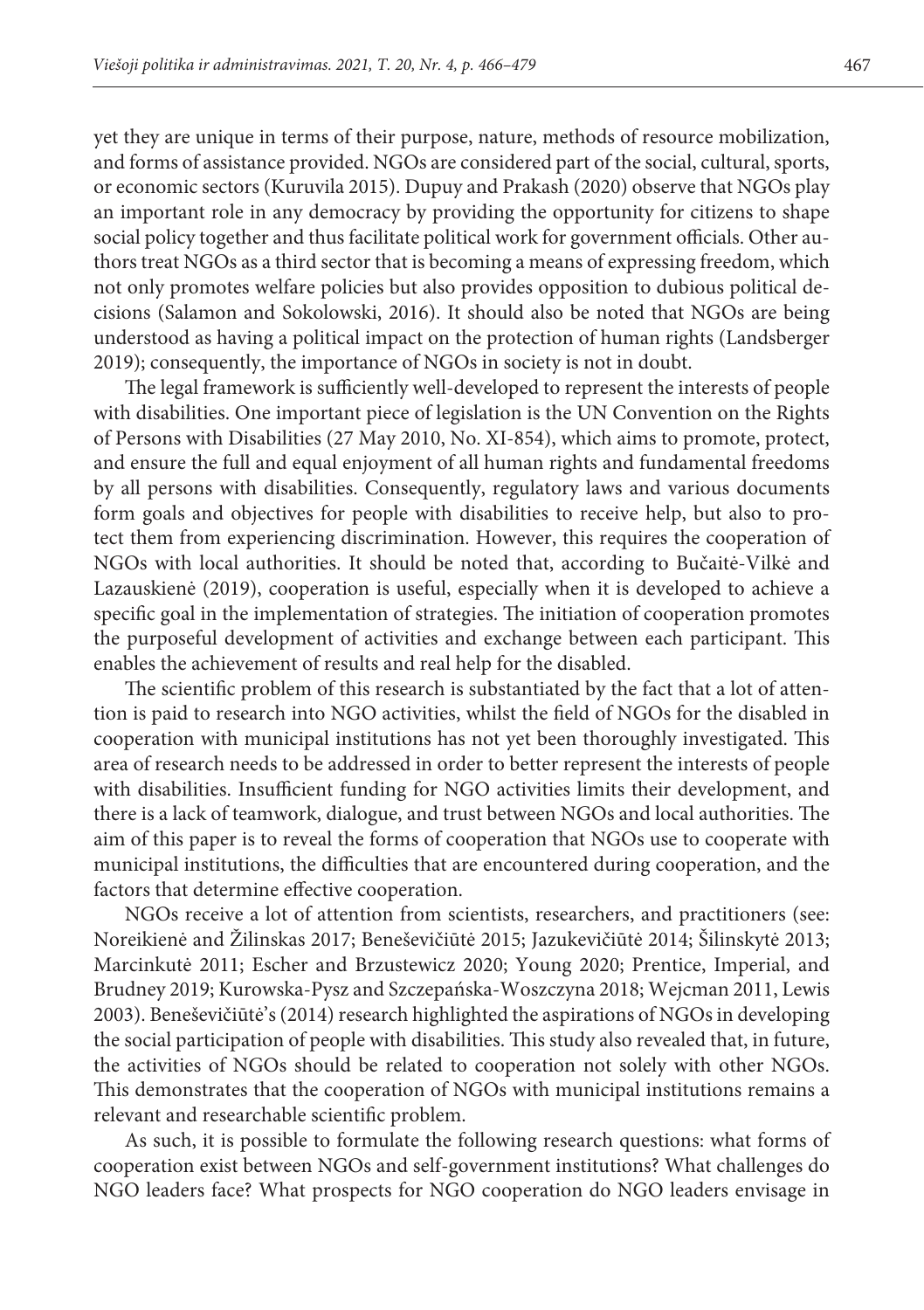cooperating with authorities? The answers to these research questions might reveal the peculiarities of cooperation, which would allow for new ways of cooperation to be discerned alongside knowledge of how to strengthen the activities of NGOs more effectively. Cooperation with external organisations as understood here, according to Žalimienė et al. (2013), is important not only for ongoing activities but also for reducing routine, as opportunities are gained to improve skills through the acquisition of new knowledge and experience.

The aim of this empirical research is to reveal the experiences of cooperation between NGOs that concern disabled people and self-government institutions, and to analyse the results of this research. The research methods include: analysis of scientific literature; qualitative research performed using the interview method; and subsequent data processing using the content analysis method.

#### **Literature Review**

Cooperation is an important capacity of NGOs in opening up assistance to people with disabilities. The directionality of NGO activities focuses on various forms of cooperation with municipal institutions. However, support for NGO projects and activities is paramount. Projects are based on ideas that are implemented in NGO activities which promote cooperation in communities (Lewis 2003). A review of Šilinskytė's (2013) research shows that not only human capital, but also financial resources are extremely important. The main task of NGOs becomes constant communication and cooperation in order to solve social problems and raise funds. One of the most relevant forms of NGO cooperation can be found where cooperation is based on human rights as a map of socio-political change. The human rights framework provides protection against abuses of power, and four values are important in the context of disability: dignity, autonomy, equality, and solidarity (Quinn and Degener 2002, 14–19).

It should be noted that inequality of power limits cooperation. Marcinkutė (2011, 35) observes that there is still insufficient cooperation between NGOs (both between NGOs working in different fields and between organisations representing the same social groups), which gives grounds to say that Lithuania does not yet have a deep tradition of cooperation between state institutions and NGOs, as well as among "non-governmental organisations" themselves. Noreikienė and Žilinskas (2017) add that the activeness of NGOs that concern disabled people in the public administration process in municipalities is low. The authors also revealed that the factors influencing the low level of NGO participation are negative public attitudes, bureaucracy, the passivity of the disabled, fears, and inadequate infrastructure. Gerasimova (2005) emphasises that cooperation between NGOs and government exists when it increases citizens' involvement in governance, and when it engenders greater accountability and transparency of bureaucracy, greater access to information, and a greater role for NGO cooperation in shaping disability policy. This also applies to NGO decision-making.

It should be emphasised that the cooperation of NGOs with government representatives, according to Appe and Barragán (2017), helps to reinforce the legitimacy of civil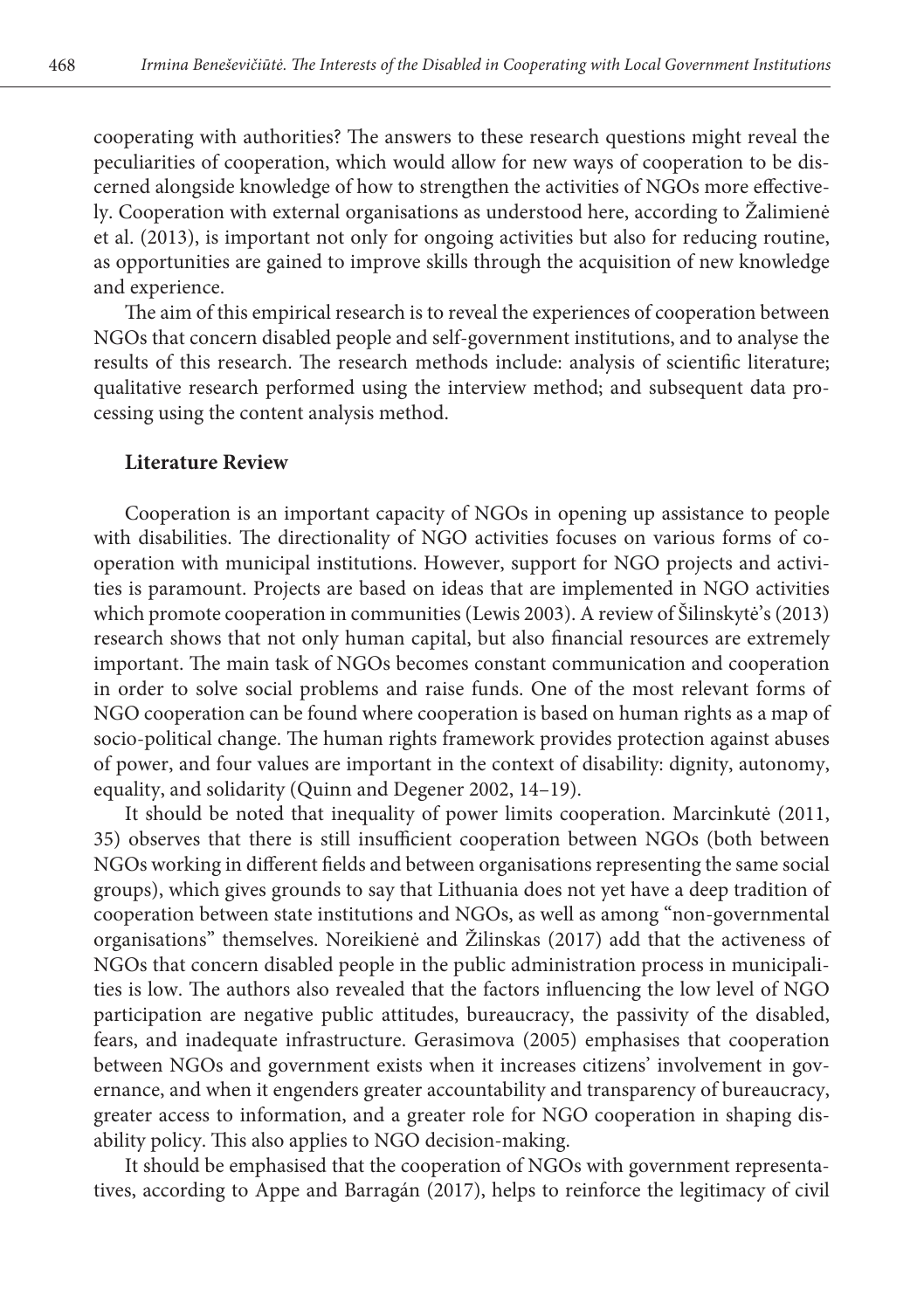society, promotes the sustainability of NGOs, and builds on the strengths of NGOs, whilst also contributing to the perspective of social development. The commitment of NGOs to the well-being of people with disabilities also contributes to this. Guilar and Loring's (2008) insights explain that cooperation promotes the creation of social networks, the formation of positive relationships, and dialogue with government officials. It is necessary to be aware that it is important not only to have dialogue, but also to support and trust the authorities in implementing the activities of people with disabilities. This would also encourage teamwork. Gumuliauskienė and Taputis (2005) aptly state that teamwork improves the quality of activities, employee action, and information transfer, whilst also providing employees with wider opportunities for self-realisation and involving their productive participation in change. Teamwork is also encouraged by mutual cooperation between NGOs themselves. In summary, according to Wejcman (2001), those working in NGOs are sensitive to other people's social problems and respond flexibly to those problems. NGOs are not involved in a manner that is directly related to government structures; they meet the needs of people with disabilities and make suggestions to the authorities.

#### **Research Methodology**

This study is based on networking theory, which is significant in that it focuses on the experiences of NGO leaders working together. Networking is understood as a means of improving targeted cooperation between local authorities and NGOs. This theory becomes essential, as it helps to uncover new knowledge and to exchange information and experiences. Examining the features of networking, it can be observed that cooperation characterises the provision of information by NGOs to government officials about people with disabilities, and cooperation is based on mutual trust (Castells 2005). Networking theory allows us to reveal the forms of cooperation between disability-focused NGOs and local government institutions, the challenges that limit cooperation, and the factors that strengthen it.

The leaders of the Panevėžys, Radviliškis, Pakruojis, and Šiauliai cities and districts  $(N = 9)$  NGOs participated in the survey conducted as part of this research. All NGO leaders were women between the ages of 48 and 64 with limited working capacity. The timing of the study was agreed in advance with the study participants, and the researcher conducting the study met each respondent at the headquarters of their NGO. Some parts of some interviews were conducted by telephone, and the language of the study participants was not corrected. In order to maintain the confidentiality of research participants and research ethics, the names of these organisations is not published in this paper.

In order to reveal the experiences of the NGOs that concern disabled people in cooperating with municipal institutions, a qualitative study method was chosen, which allowed for a detailed look at the problem under consideration. A qualitative research strategy was applied, which was based on the knowledge of the research participant – in the sense of individual experience – and the perspectives of the participants, which focused on change, problem solving, policy, and cooperation (Žydžiūnaitė 2007). Qualitative research makes it possible to understand the depth of thought of respondents when it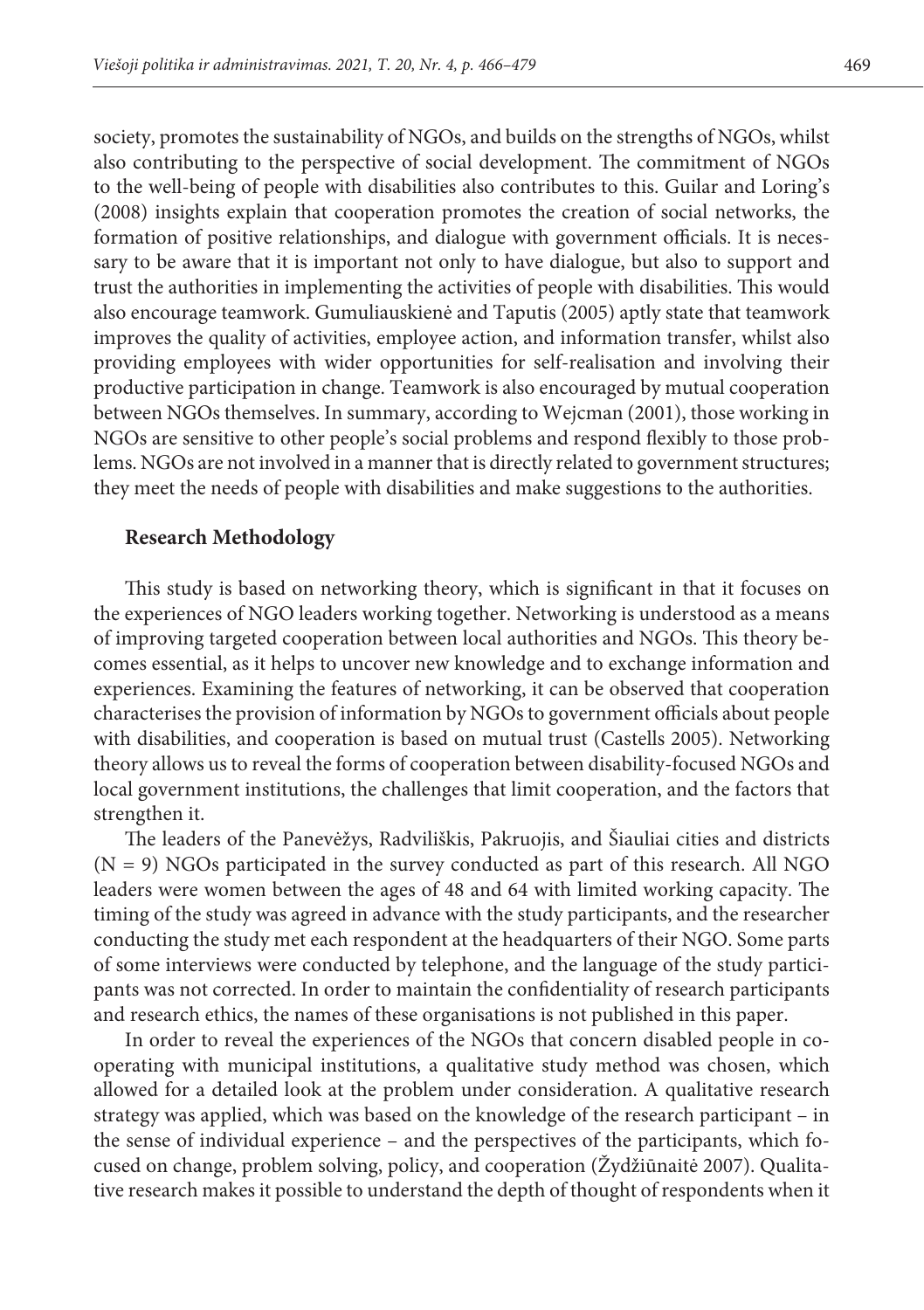comes to helping a group of marginalised people. This enables researchers to understand the language, motives, and challenges of the subjects (Hall 2013).

Data were collected through semi-structured interviews. A semi-structured interview encourages each participant to interpret their subjective experiences in their own way, focusing on the fact that the respondents have complex sets of knowledge. Knowledge includes assumptions that can not only answer questions, but that can also be constantly supplemented. In addition, it is a free form of communication between the researcher and the participants (Flick 2009).

During the research, one specific category was singled out, the content of which consisted of the targeting of NGO activities focused on forms of cooperation with municipal institutions (Table 1). This category is one of the forms of NGO cooperation that determines financial support for NGO projects and activities concerning people with disabilities.

*Table 1.* **The targeting of NGO activities focused on forms of cooperation with municipal**   $institutions (N = 9)$ 

| Category                                             | Sub - categories                                    | <b>Illustrative statements</b>                                                                                                                                                                                                                                                                                                                                                                                                                                                                                                                                                                                                                                                                                                                                                                                                                                                                                                    | Frequency of<br>the statements |
|------------------------------------------------------|-----------------------------------------------------|-----------------------------------------------------------------------------------------------------------------------------------------------------------------------------------------------------------------------------------------------------------------------------------------------------------------------------------------------------------------------------------------------------------------------------------------------------------------------------------------------------------------------------------------------------------------------------------------------------------------------------------------------------------------------------------------------------------------------------------------------------------------------------------------------------------------------------------------------------------------------------------------------------------------------------------|--------------------------------|
| Forms of NGO cooperation with municipal institutions | Financial sup-<br>port for NGO<br>activity projects | "We are cooperating with the government of City X,<br>and preparing projects for health activities for the disa-<br>bled. Sometimes the municipality helps, but when the<br>municipality cannot or does not help, we are clearly<br>looking for additional sponsors. The government<br>seems to be helping, but we still lack a lot, especially<br>for the purchase of health equipment such as walking<br>sticks and other supplies, which is really expensive.<br>People with disabilities cannot be told that we do<br>not have money and there will be no activities"; "In<br>cooperation with the municipality, we prepare various<br>programs, and it is clear that additional sponsors and<br>like-minded people are being sought for their imple-<br>mentation"; "We submit projects to the municipality<br>to get support"; "Well, of course we create projects<br>anyway"; "We are creating projects for the district." | 9                              |
|                                                      | Development of<br>social services                   | "For the mentally disabled to receive social services, we<br>try to fight with the municipality to allow us to provide<br>as many services as possible"; "Our main motive is to<br>work together to provide social services for people with<br>disabilities"; "In cooperation with the government, we<br>really seek social services, because we go home to the<br>disabled person and we support them so that they do<br>not break down"; "In cooperation with the govern-<br>ment, we really seek social services".                                                                                                                                                                                                                                                                                                                                                                                                             | 7                              |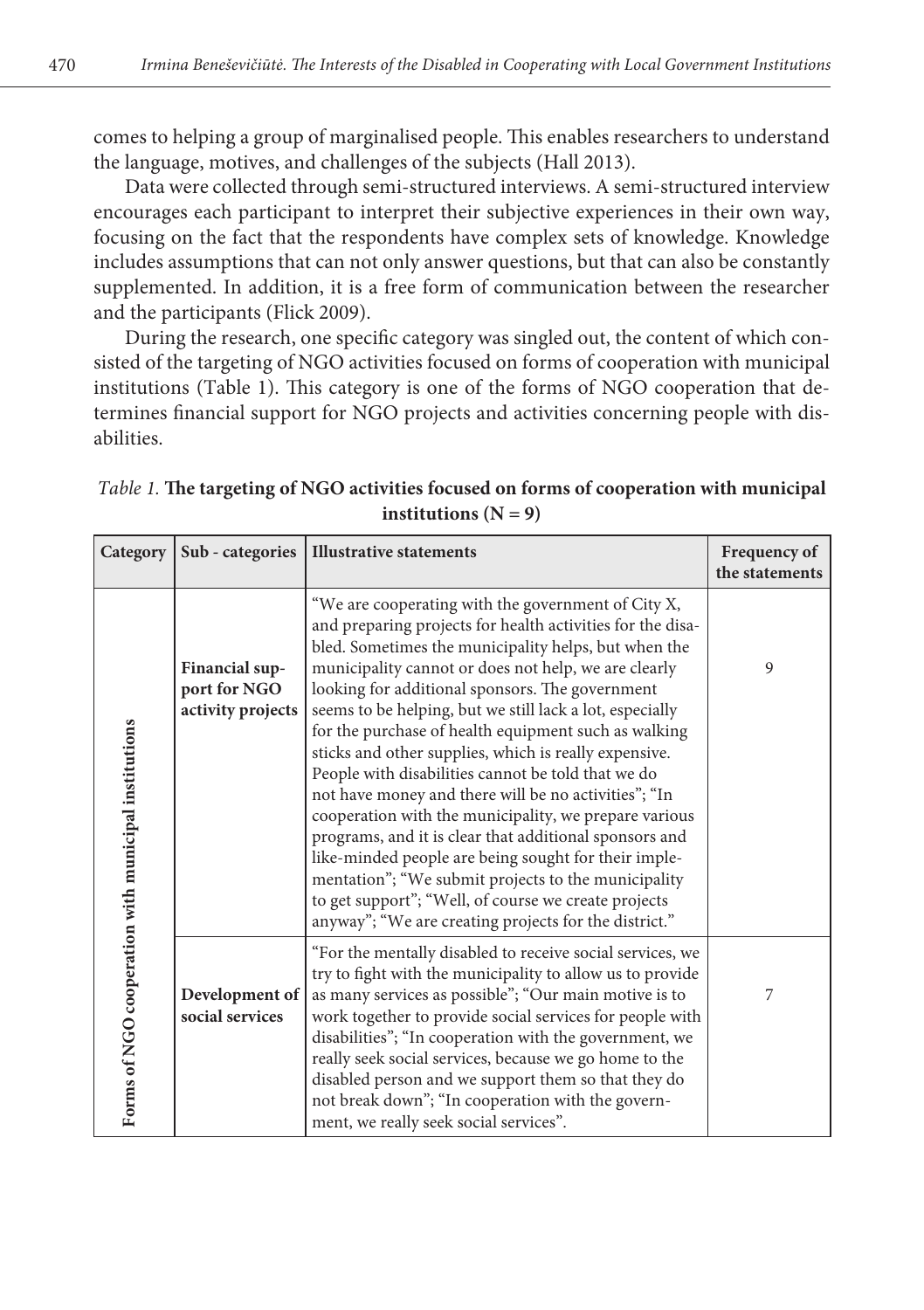| Category                                             | Sub - categories                                                                                                                               | <b>Illustrative statements</b>                                                                                                                                                                                                                                                                                                                                                                                                                                                                                                                                                                                                                                                                                                                                                                                                                                                                                                               | Frequency of<br>the statements |
|------------------------------------------------------|------------------------------------------------------------------------------------------------------------------------------------------------|----------------------------------------------------------------------------------------------------------------------------------------------------------------------------------------------------------------------------------------------------------------------------------------------------------------------------------------------------------------------------------------------------------------------------------------------------------------------------------------------------------------------------------------------------------------------------------------------------------------------------------------------------------------------------------------------------------------------------------------------------------------------------------------------------------------------------------------------------------------------------------------------------------------------------------------------|--------------------------------|
| Forms of NGO cooperation with municipal institutions | <b>Provision of</b><br>information to<br>local govern-<br>ment institu-<br>tions by NGOs<br>regarding the<br>problems faced<br>by the disabled | "When we did such a meaningful action as when<br>the blind walked with white sticks, this was just an<br>unconventional display of how the disabled walk and<br>what obstacles the blind face. It is very good here for<br>the municipalities themselves to see the need to help<br>the blind"; "It is very important that we understand<br>that crucial information about the problems faced by<br>people with disabilities, and their recognition, is the<br>only way to work together"; "After all, one government<br>is coming, then another is coming, and we are trying<br>to make contacts again, which is very difficult. When<br>another government comes, it needs to be informed all<br>over again regarding the disabled. You have to work<br>with the authorities to let them know that there are<br>visually impaired people in City X."                                                                                       | 6                              |
|                                                      | Prevention of<br>the violations<br>of human rights                                                                                             | "To find people with disabilities who have been iso-<br>lated; to represent them in their rights. I think maybe<br>the rights of people with disabilities are not protected";<br>"But, on the other hand, the very essence of coopera-<br>tion is that we encourage the protection of people with<br>intellectual disabilities, their families, and their rights.<br>Let us understand the disabled, because they also have<br>rights – they're still people. A person with a mental<br>disability is still isolated"; "Parents are sometimes<br>powerless; no one represents their interests, then our<br>organisation helps and represents interests. Therefore<br>representing the interests of the mentally disabled<br>- their personal interests - and carrying out such<br>prevention against discrimination is very important for<br>us"; "All authorities must realise that a person with a<br>disability is a person with rights." | $\overline{4}$                 |
|                                                      | <b>Consultations</b><br>of NGOs with<br>municipal rep-<br>resentatives                                                                         | "It is necessary that the municipality should constantly<br>advise us on where to get money, what projects to<br>create – it would be very useful"; "Our cooperation is<br>in consulting with the municipality. We go and hope<br>to find out what opportunities our organisation will<br>have."                                                                                                                                                                                                                                                                                                                                                                                                                                                                                                                                                                                                                                             | $\overline{2}$                 |
|                                                      |                                                                                                                                                | Total:                                                                                                                                                                                                                                                                                                                                                                                                                                                                                                                                                                                                                                                                                                                                                                                                                                                                                                                                       | 28                             |

As the results of this research show, a common form of cooperation is the funding of NGO project activities. Financial support for NGOs is particularly significant because people with disabilities who experience social exclusion have the opportunity to participate in these activities (Rusare and Jay 2015). It should also be noted that financial support from government bodies to NGOs is sometimes insufficient, therefore NGOs themselves have to seek additional financial resources in order to carry out their activities. Social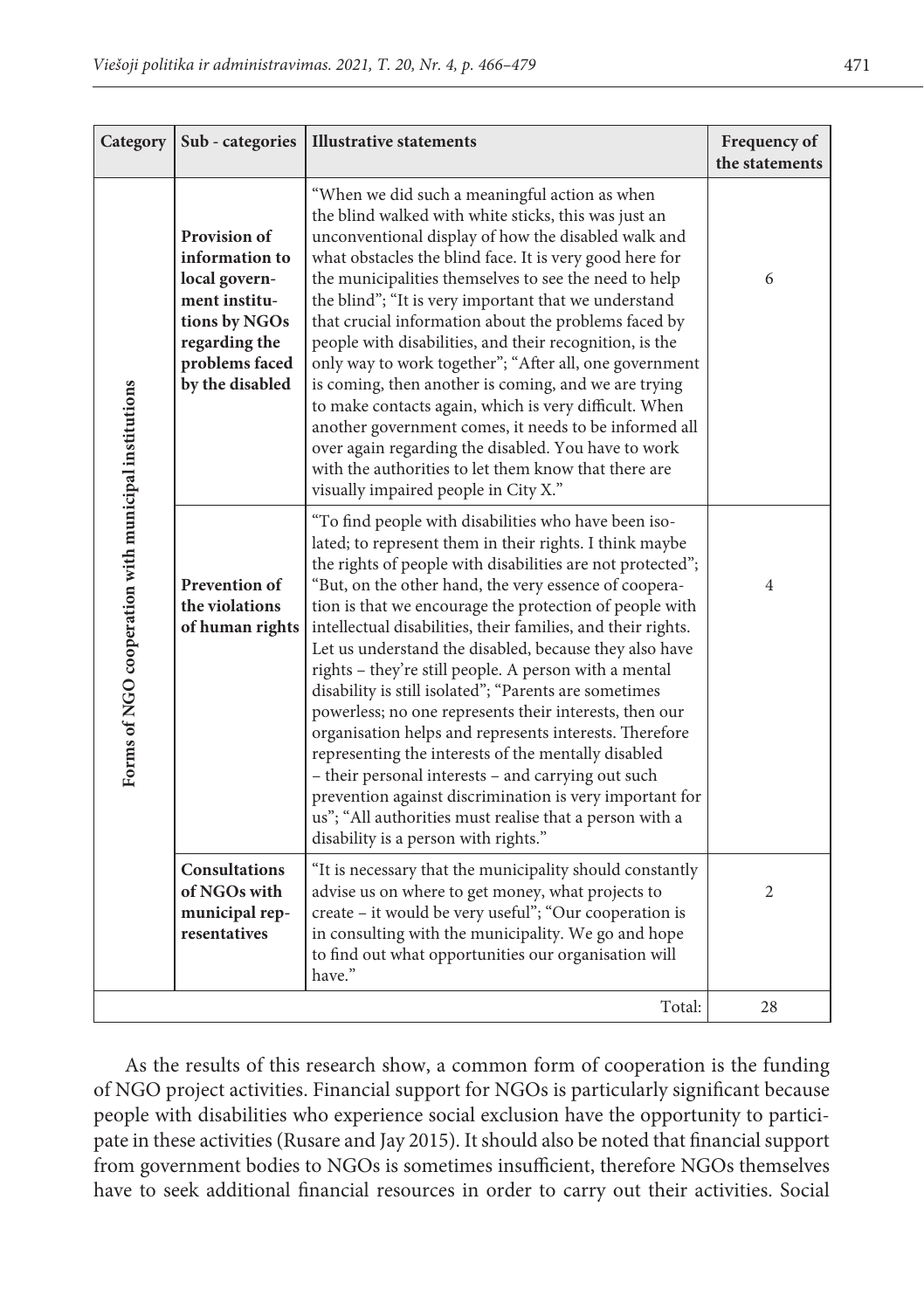services are identified as an important area of NGO cooperation, and NGO leaders observed that by providing social services to people with disabilities, people with disabilities receive help and become more independent. The results of this study show that the dissemination of information by NGOs is important as it promotes closer co-operation in developing awareness in municipal institutions of people with disabilities and the problems that they face. It should be noted that the interests of people with disabilities are more effectively represented when the prevention of the violation of human rights is in place. This research revealed that a form of cooperation such as consultation ensures the availability of information to the NGOs themselves, which opens up opportunities for them to carry out their activities.

The participants of this study singled out the challenges that lead to the limited cooperation of NGOs with municipal institutions (Table 2), and one of the key challenges limiting cooperation was the inequality of power.

| Category                                                                              | Subcategory                                                                                                                                             | <b>Illustrative statements</b>                                                                                                                                                                                                                                                                                                                                                                                                                                                                                                                                                                                                                                                                                                                                    | Frequency of<br>the statements |
|---------------------------------------------------------------------------------------|---------------------------------------------------------------------------------------------------------------------------------------------------------|-------------------------------------------------------------------------------------------------------------------------------------------------------------------------------------------------------------------------------------------------------------------------------------------------------------------------------------------------------------------------------------------------------------------------------------------------------------------------------------------------------------------------------------------------------------------------------------------------------------------------------------------------------------------------------------------------------------------------------------------------------------------|--------------------------------|
| Challenges limiting successful cooperation between NGOs and municipal<br>institutions | Inequality of<br>powers directed<br>at the lack of<br>work experience<br>in municipal<br>institutions                                                   | "It is difficult to solve the problems of disabled<br>members, and we wish that this was not the case when<br>it is necessary to do so. Somehow, our government<br>does not recognize the highly specialised needs of<br>the disabled. The government treats us as if we know<br>nothing. Even though we talked today - well, it's clear<br>that there is a lack of municipal skills"; "What I have<br>noticed from my practice is that the government is<br>so unaware of the problems of the disabled"; "We see<br>the main issue in the fact that municipal employees<br>have absolutely no experience in working with people<br>with disabilities. They do not fully understand the<br>problems of people with disabilities, so how can we<br>work together?" | 9                              |
|                                                                                       | <b>Failure of</b><br>municipal<br>institutions to<br>involve NGOs in<br>decision-mak-<br>ing processes in<br>the formulation<br>of disability<br>policy | "The municipality plans a budget for the disabled<br>every year, but don't even invite us to meetings - well,<br>sometimes we can't express our needs. This does<br>not explain why the funds are being cut - if we ask,<br>they do not understand properly"; "These disabled<br>people are not included in any government"; "Far<br>from making disability policy yet, we can't decide<br>anything"; "Well, what can we do if we don't decide<br>for the authorities, we can't force the municipality to<br>do things."; "It only makes us applicants, not problem<br>solvers. We want to set up a Disability Council to get<br>involved in decision-making."                                                                                                    | 7                              |

*Table 2.* **Challenges limiting the successful cooperation of NGOs with municipal**   $institutions (N = 9)$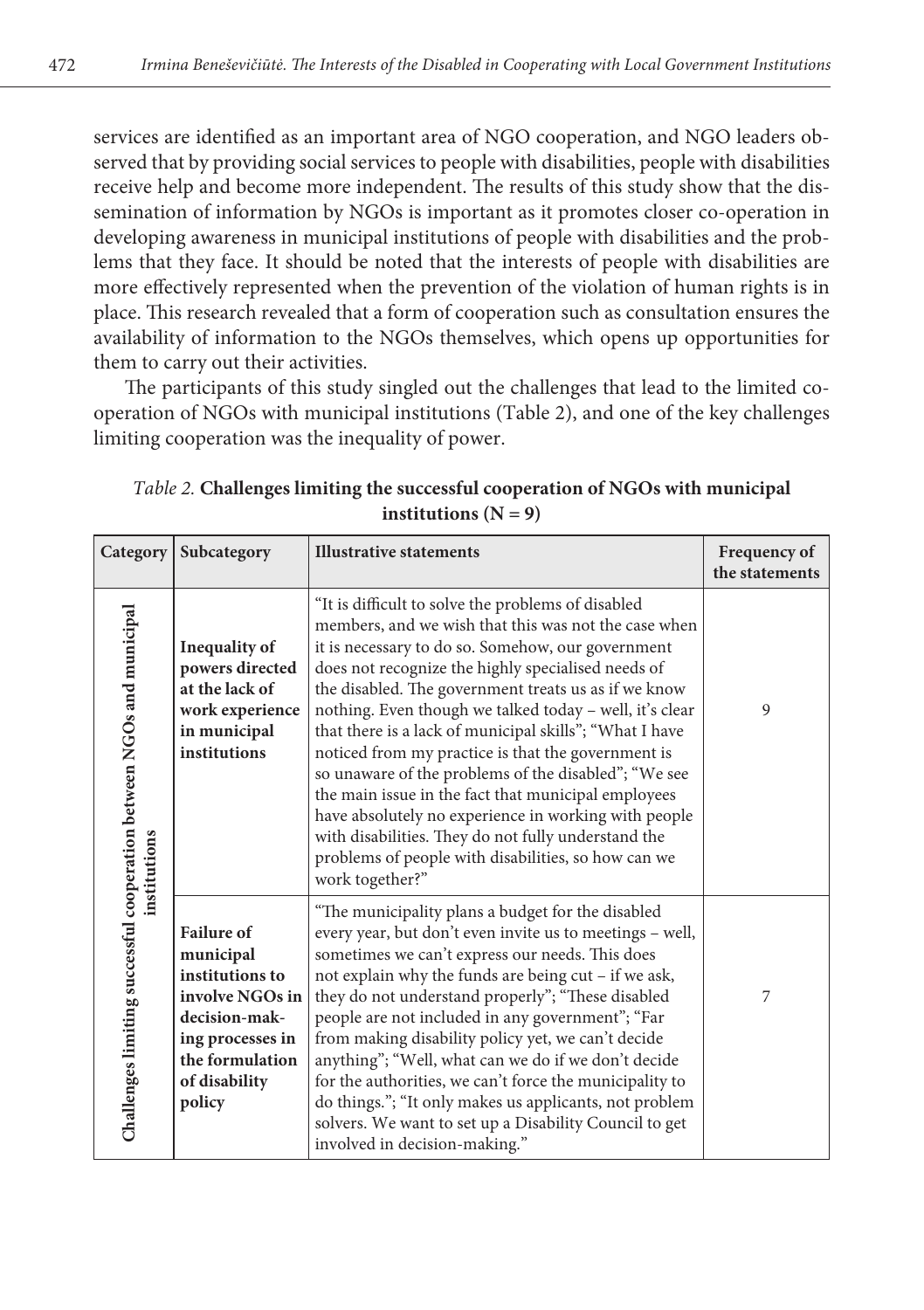| Category                                                                                 | Subcategory                                                                                                                                   | <b>Illustrative statements</b>                                                                                                                                                                                                                                                                                                                                                                                                                                                                                                                                                                                                                                                   | <b>Frequency of</b><br>the statements |
|------------------------------------------------------------------------------------------|-----------------------------------------------------------------------------------------------------------------------------------------------|----------------------------------------------------------------------------------------------------------------------------------------------------------------------------------------------------------------------------------------------------------------------------------------------------------------------------------------------------------------------------------------------------------------------------------------------------------------------------------------------------------------------------------------------------------------------------------------------------------------------------------------------------------------------------------|---------------------------------------|
| successful cooperation<br>between NGOs and municipal institutions<br>Challenges limiting | <b>Bureaucratic</b><br>barriers that<br>reduce the ef-<br>fective repre-<br>sentation of<br>the interests of<br>people with dis-<br>abilities | "Wherever we turn, there is bureaucracy. This must<br>not be the case, especially when problems need to be<br>resolved quickly"; "I just read those laws. There are<br>a lot of them, but they don't work. Right now, I am<br>reading the catalogue of social services, but there is<br>bureaucracy everywhere, and how will you provide<br>those services? Still, there is a lot to change"; "We<br>have to go through the threshold of authority. When<br>you go, they promise and don't fulfil. Well, they just<br>procrastinate"; "We write a bunch of letters. We must<br>constantly raise the issue and never let it go, because<br>the bureaucracy will stop everything." | 5                                     |
|                                                                                          | Competition be-<br>tween NGOs and<br>local authorities                                                                                        | "But sometimes they don't go to talk to us, it seems<br>that we are such competitors to them. They think that<br>we will tear out the money from the municipality."                                                                                                                                                                                                                                                                                                                                                                                                                                                                                                              | 1                                     |
| Total statements:                                                                        |                                                                                                                                               |                                                                                                                                                                                                                                                                                                                                                                                                                                                                                                                                                                                                                                                                                  | 22                                    |

Based on the analysis of the research data, it can be stated that the main challenge of cooperation, according to the research participants, is the inequality of power between NGOs and municipal institutions. NGO leaders stressed that the representatives of the municipalities have little work experience in solving the problems of the disabled. Consequently, there remains a lack of experience in municipal institutions together with NGOs in solving the problems of the disabled. Assessing the content of the subcategory that was singled out, the participants of the study emphasized that cooperation is limited by the fact that municipal institutions do not involve NGOs in decision-making processes in the formulation of disability policy. In this way, cooperation is insufficient when NGOs are not seen as socio-political partners. This means that the tradition of cooperation is not formed, and as such the potential of NGOs as one of the main organisations providing assistance to persons with disabilities is not fully exploited. Limited cooperation is also affected by bureaucratic obstacles, which limit the effective representation of the interests of people with disabilities. Participants in the study stated that cooperation is limited by competing interest-groups seeking financial resources.

In today's world, collaboration is one of the key determinants of success. In order to answer the questions of the research, the factors that strengthen cooperation between NGOs and municipal institutions have been identified. This study presents data indicating cooperation aimed at the commitment of NGOs themselves to contributing to the stronger and more active well-being of people with disabilities (Table 3).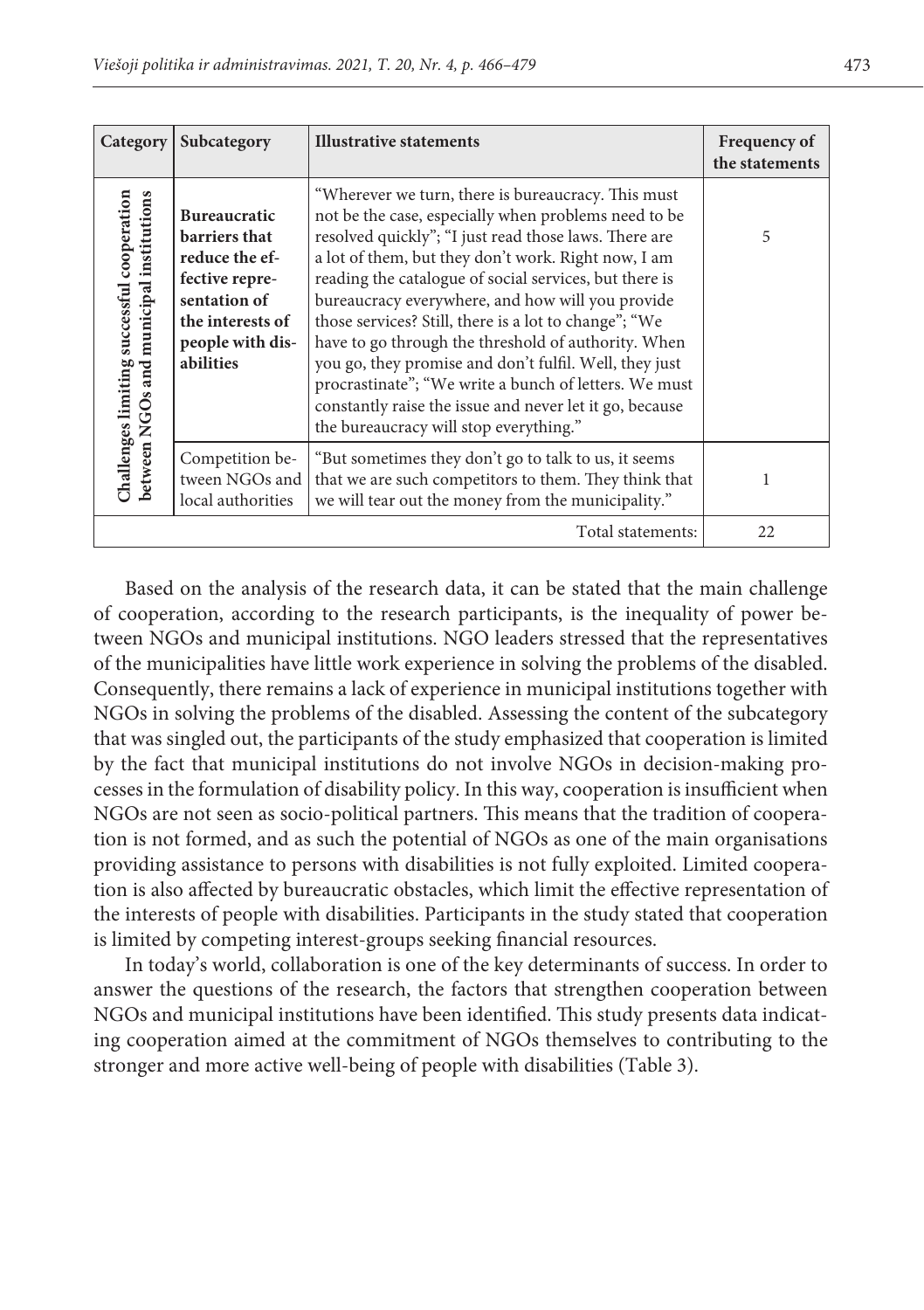| Category                                                             | Subcategory                                                                                                                                                | <b>Illustrative statements</b>                                                                                                                                                                                                                                                                                                                                                                                                                                                                                                                                                                                                                                                                                                                                          | Frequency of<br>statements |
|----------------------------------------------------------------------|------------------------------------------------------------------------------------------------------------------------------------------------------------|-------------------------------------------------------------------------------------------------------------------------------------------------------------------------------------------------------------------------------------------------------------------------------------------------------------------------------------------------------------------------------------------------------------------------------------------------------------------------------------------------------------------------------------------------------------------------------------------------------------------------------------------------------------------------------------------------------------------------------------------------------------------------|----------------------------|
| Factors strengthening cooperation between NGOs and local authorities | Cooperation on the<br>commitment of NGOs<br>themselves to contrib-<br>uting to stronger and<br>more active well-being<br>for people with dis-<br>abilities | "We inform the social support department regu-<br>larly about what disasters happen to the disabled<br>- what is wrong. Our contribution is really sig-<br>nificant, but we also need the contribution of the<br>other side"; "We have to build cooperation all<br>the time. That is why we always want to contrib-<br>ute, we want to work - we are a strong founda-<br>tion that gives a lot to the government"; "We can<br>make an impact, if we are active - we are already<br>influential"; "I took the initiative to resolve that<br>they would not destroy our society. I am com-<br>mitted to working for the disabled. It was a nice<br>collaboration"; "We can make a strong commit-<br>ment to implementing the Convention."                                 | 8                          |
|                                                                      | Cooperation aimed at<br>supporting local gov-<br>ernment representa-<br>tives in NGO activities<br>and mutual trust                                        | "We would like the partnership itself to start<br>with the support of people with disabilities, so<br>that those activities are really necessary for peo-<br>ple with disabilities, and the same government<br>would support us. Support is very important";<br>"Well, mutual understanding"; "Government<br>representatives have to trust us - we are the or-<br>ganisation that integrates people with disabilities<br>into society. Everything would go smoothly and<br>that cooperation would only take place if there<br>was trust"; "The biggest change should be that<br>the municipality should trust us more - this<br>would mean everyone's trust in each other."                                                                                             | 7                          |
|                                                                      | Cooperation aimed at<br>constructive dialogue<br>between NGOs and<br>local government<br>representatives                                                   | "We need roundtable discussions as much as<br>possible, and to invite journalists to publicize<br>our problems. When considering the problems<br>of the disabled, with the participation of the<br>government and the members themselves, we<br>can express our problems to the institutions.<br>There seems to be so little needed – just a con-<br>versation"; "We are making that dialogue with<br>the authorities just to be better for the disabled";<br>"Meetings here should often be with the mayor<br>or administration"; "The change would be if we<br>came to the municipality and they spoke to us<br>like leaders of the organisations. It is required<br>that they talk to us all the time, because there<br>may be changes, because we hear each other". | 6                          |

### *Table 3.* **Factors strengthening cooperation between NGOs and self-government institutions**  $(N = 9)$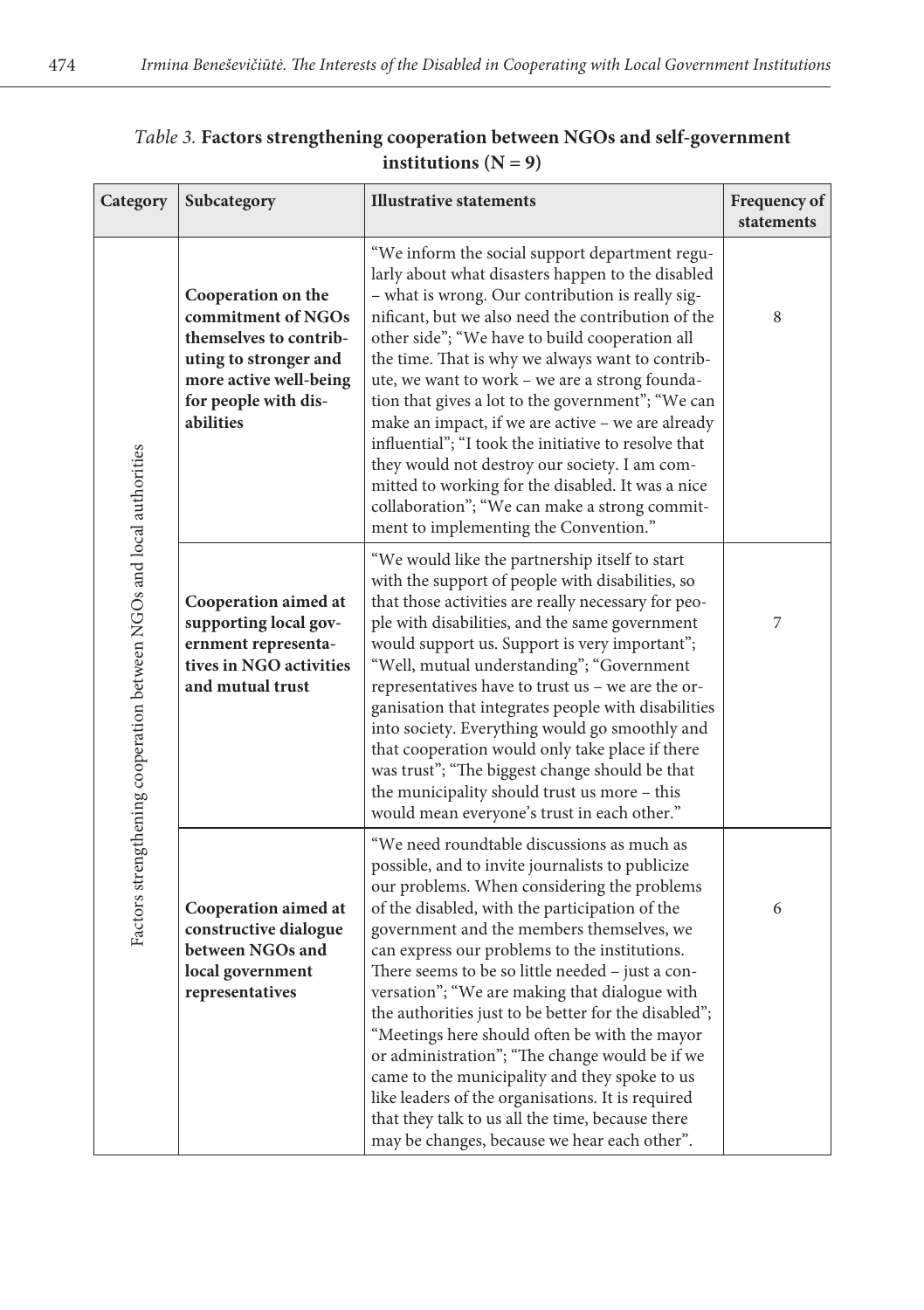| Category                                                                | Subcategory                                                                             | <b>Illustrative statements</b>                                                                                                                                                                                                                                                                                                                                                                                                                                                                                                                                                                                                 | Frequency of<br>statements |
|-------------------------------------------------------------------------|-----------------------------------------------------------------------------------------|--------------------------------------------------------------------------------------------------------------------------------------------------------------------------------------------------------------------------------------------------------------------------------------------------------------------------------------------------------------------------------------------------------------------------------------------------------------------------------------------------------------------------------------------------------------------------------------------------------------------------------|----------------------------|
| Factors strengthening cooperation between NGOs and<br>local authorities | Cooperation,<br>focused on teamwork,<br>allocating work to in-<br>crease responsibility | "But it would be best for everyone to work as a<br>team for people with disabilities who need help";<br>"We help each other – some do one job, others<br>do another job, that's how we work as a team";<br>"Throughout my difficult experience, I realized<br>that the more we work, the more we reduce<br>exclusion and the more the disabled person will<br>be able to enjoy life"; "We are at the same time a<br>responsible and proactive organisation, we can<br>share work together, and we have a responsibil-<br>ity to help people with disabilities. That collabo-<br>ration is very productive when we share work." | 6                          |
|                                                                         | Cooperation with other<br><b>NGOs and institutions</b>                                  | "We cooperate both with schools and the Early<br>Correctional Council, as well as with all non-<br>governmental organisations in District X"; "Both<br>with schools and with other organisations"; "Co-<br>operation with the confederation is very good."                                                                                                                                                                                                                                                                                                                                                                     | $\mathfrak{D}$             |
| Total statements:                                                       |                                                                                         |                                                                                                                                                                                                                                                                                                                                                                                                                                                                                                                                                                                                                                | 29                         |

In the view of NGO leaders, the most important factor that determines the successful cooperation of NGOs is the commitment of NGOs. This means that the commitment of NGOs also strengthens civil society itself and helps to shape the influence of NGOs by contributing to the well-being of people with disabilities. NGOs also play a leading role in the formulation and implementation of disability policy (e.g., through involvement in the implementation of the UN Convention on the Rights of Persons with Disabilities) (Kerwin 2009). Based on the analysis of the data, it is clear that the support of local authorities and trust in NGOs is important. According to Bauer (2020) and Kurowska-Pysz et al. (2018), with trust, a communication network is developed, which is more collaborative and more effective in representing the interests of people with disabilities. It should be noted that cooperation would be enhanced by constructive dialogue if everyone's voices were to be heard. This would also encourage teamwork based on the distribution of work and responsibility, promoting equivalence, mutual help, and openness to each other's opinions among all participants. Based on the data obtained during this research, it can be stated that the successful cooperation of NGOs with municipal institutions is determined by the cooperation of NGOs themselves with other NGOs and institutions. This encourages greater visibility of the problems of the disabled in municipal institutions.

### **Conclusions**

1. Forms of cooperation between NGOs and municipal institutions have been identified through access to qualitative research. One of the main forms of cooperation is financial support for NGO projects, as NGOs mostly survive from project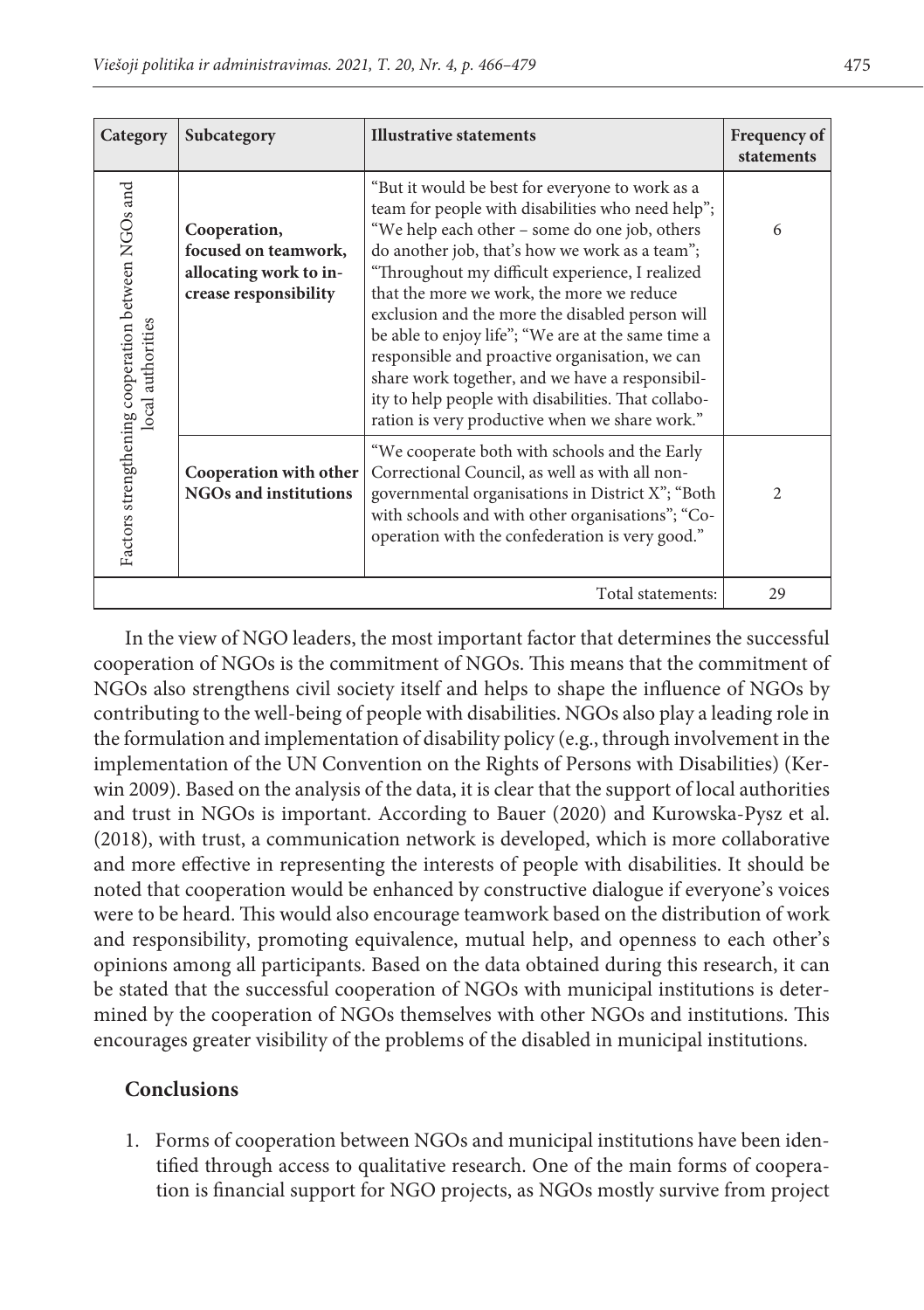activities or additional support. NGO leaders mentioned that these forms of cooperation exist for the development of social services, which encourages greater involvement of NGOs in providing assistance to the disabled and in providing municipal institutions with information on the problems of the disabled. Cooperation is also related to the prevention of the violation of human rights and the promotion of consultations with local authorities

- 2. The results of this study reveal the challenges that limit successful cooperation between NGOs and local authorities. The research data showed that NGOs experience inequality of power when self-government institutions do not have sufficient work experience in solving the problems of the disabled. It has been observed that interaction with NGOs is avoided by excluding NGOs from decision-making processes, and as such the potential of NGOs remains unexploited. This analysis shows that cooperation is hampered by bureaucratic obstacles and interest groups competing for financial support.
- 3. The participants of the research defined the factors that would lead to the successful cooperation of NGOs with local government institutions in order to achieve the successful representation of the interests of the disabled. This representation determines the responsibilities of NGOs in contributing to the well-being of people with disabilities, which in turn means that NGOs are social partners in the formulation and implementation of disability policy. Support for NGO activities and mutual trust, which promotes constructive dialogue between self-government institutions, was mentioned as an important factor. The data obtained during the research show that teamwork is important for cooperation, increasing responsibility and the division of works among all participants. The participants of the research mentioned that this would not only increase the responsibility of NGOs, but also the trust of local government institutions in them. The results of the study also revealed that such cooperation would be more successful if NGOs were to cooperate with other NGOs and institutions.

### **References**

- 1. Appe, S., and Barragán, D. 2017. "Universities, NGOs, and Civil Society Sustainability: Preliminary Lessons from Ecuador." *Development in Practice* 27 (4): 472–486.
- 2. Bauer, M. 2020. "NGO Lobbying on Trade and Investment: Accountability and Transparency at the EU Level. Martens centre, for European Studies." *European View* 19 (1): 115. https://doi.org/10.1177%2F1781685820920097.
- 3. Beneševičiūtė, I. 2015. "Atstovavimo neįgaliųjų interesams per nevyriausybinių organizacijų veiklas veiksmingumas." *Socialinis darbas: patirtis ir metodai* 16 (2): 59–80.
- 4. Beneševičiūtė, I. 2014. "Neįgaliųjų socialinis dalyvavimas neįgaliųjų nevyriausybinių organizacijų veiklose." *Pedagogika* 115 (3): 47–162.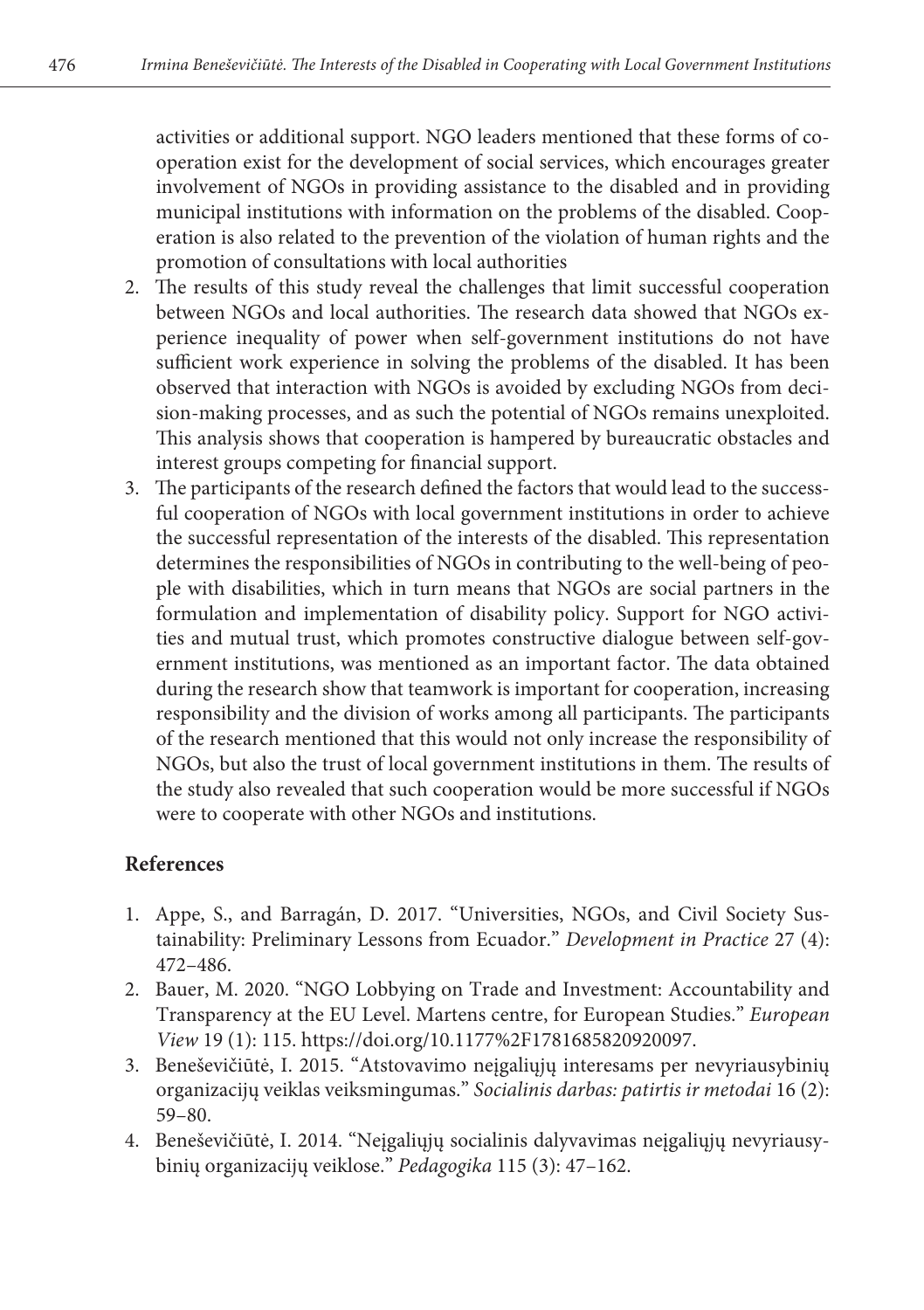- 5. Bučaitė-Vilkė, J., and Lazauskienė, A. 2019. "Teorinė savivaldybių bendradarbiavimo samprata." In *Savivaldybių bendradarbiavimas Lietuvoje: formos, galimybės, vizijos. Kolektyvinė monografija*, edited by J. Bučaitė-Vilkė, 17–40. Kaunas: Vytauto Didžiojo universitetas.
- 6. Castells, M. 2005. *Tinklaveikos visuomenės raida*. Kaunas: Poligrafija ir informatika.
- 7. Dupuy, K., and Prakash, A. 2020. "Why Restrictive NGO Foreign Funding Laws Reduce Voter Turnout in Africa's National Elections." *Nonprofit and Voluntary Sector Quarterly*, advance online publication, 6 January 2020. https://doi. org/10.1177%2F0899764019897848.
- 8. Escher, I., and Brzustewicz, P. 2020. "Inter-Organizational Collaboration on Projects Supporting Sustainable Development Goals: The Company Perspective." *Sustainability* 12 (12): 4969. https://doi.org/10.3390/su12124969.
- 9. Gerasimova, M. 2005. "The Liaison Office as a Tool for Successful NGO-Government Cooperation: An Overview of the Central and Eastern European and Baltic Countries Experiences." *International Journal of Not-for-Profit Law* 7 (3): 1–22.
- 10. Hall, J. M. 2013. *The power of qualitative inquiry Traumatic experiences of marginalized groups*. In *Routledge International Handbook of Qualitative Nursing Research*, edited by C. T. Beck, 47–63. New York: Routledge. Young, K. 2020. "Can Non-Governmental Organisations (NGOs) and the State Collaborate? A Look into the Emergence of NGOs and Resource Extraction in Greenland." *The Polar Journal* 10: 52–63.
- 11. Flick, U. 2009. *An Introduction to Qualitative Research*. Thousand Oaks, CA: Sage.
- 12. Guilar, J. D., and Loring, A. 2008. "Dialogue and Community in Online Learning: Lessons from Royal Roads University." *Journal of Distance Education* 22 (3): 19–40.
- 13. Gumuliauskienė, A., and Taputis, E. 2005. "Komandinis darbas švietimo organizacijoje: pedagogų požiūris." *Acta Paedagogica Vilnensia* 15: 197–211. https:// doi.org/10.15388/ActPaed.2005.15.9740.
- 14. Jazukevičiūtė, D. 2014. "Jaunimo verslios aplinkos plėtra: viešojo ir NVO sektorių bendradarbiavimas Kaune." *Socialinis ugdymas* 38 (2): 145–159.
- 15. JT Neįgaliųjų teisių konvencija. (2010). *Valstybės žinios*, 2010-06-19, Nr. 71-3561, Vilnius. https://e-seimas.lrs.lt/portal/legalAct/lt/TAD/TAIS.335882.
- 16. Kerwin, D. M. 2009. "The Role of Government NGO Partnerships in Immigrant Integration: a Response to Howard Duncan from the Perspective of US Civil Society." *Studies In Ethnicity & Nationalism* 9 (2): 310–315.
- 17. Kurowska-Pysz, J., Szczepańska-Woszczyna, K., Štverková H., and Kašík, J. 2018. "The Catalysis of Cross-Border Cooperation Development in Euroregions." *Polish Journal of Management Studies* 18 (1): 180–193.
- 18. Kuruvila, A. 2015. "Non-Governmental Organisations(NGOs): Issues of Terminology and Definitions. Rajagiri." *Journal of Social Development* 7 (1): 20–29.
- 19. Landsberger, S. 2019. "*NGOs and other voluntary environmental groups*." *In Beijing Garbage: A City Besieged by Waste*, 143–158. Amsterdam: Amsterdam University Press. https://doi.org/10.1515/9789048542871-007.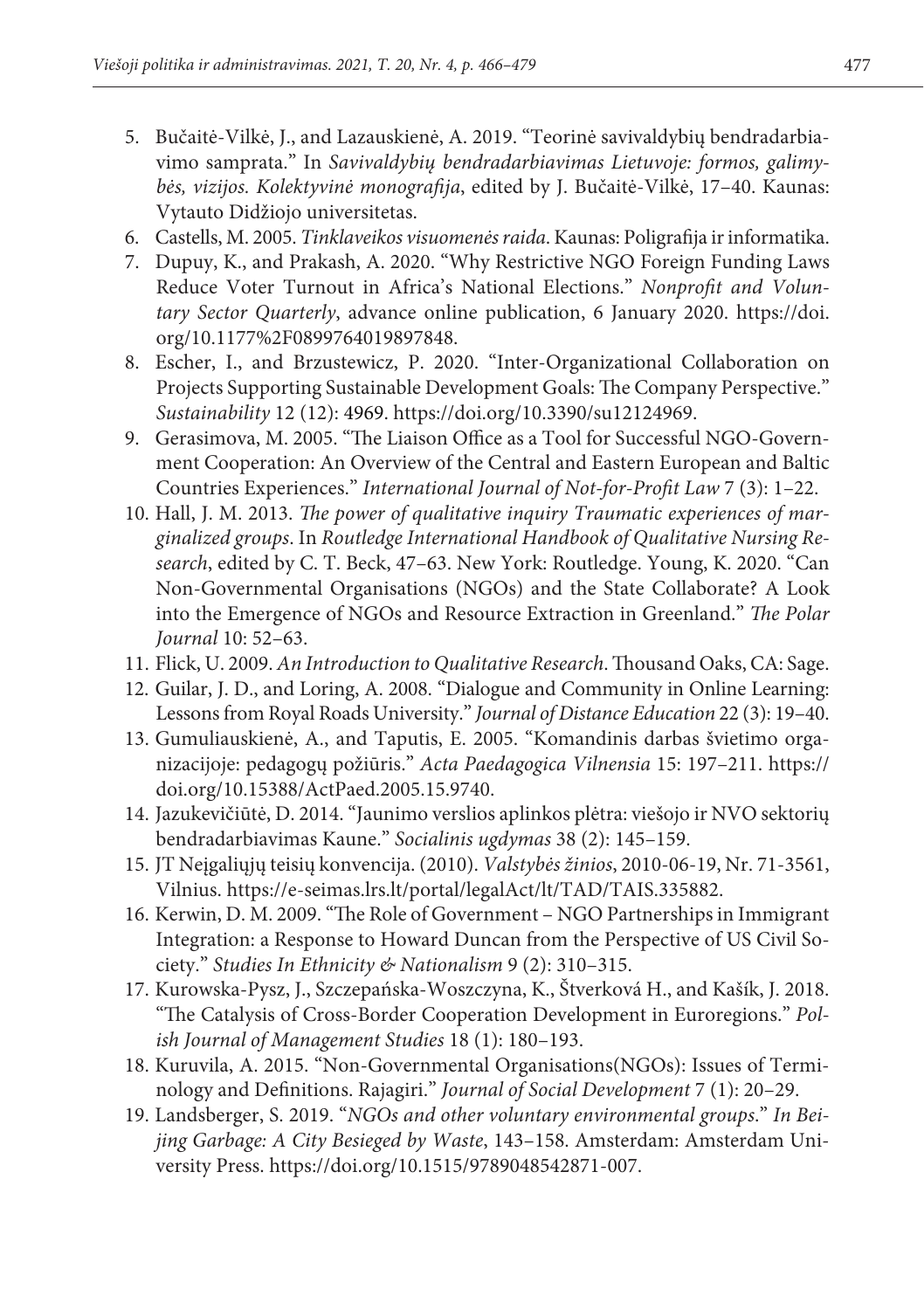- 20. Lewis, D. 2003. "NGOs, Organizational Culture, and Institutional Sustainability." *The ANNALS of the American Academy of Political and Social Science* 590 (1): 212–226. https://doi.org/10.1177/0002716203256904.
- 21. Marcinkutė, L. 2011. "Valstybinio ir nevyriausybinio sektorių (ne)bendrdadarbiavimas ginant žmogaus teises Lietuvoje." *Politikos mokslų almanachas* 10: 31–53.
- 22. Noreikienė, I., and Žilinskas, G. 2017. "Neįgaliųjų nevyriausybinių organizacijų dalyvavimas viešojo valdymo procese: Klaipėdos miesto savivaldybės atvejis." *Viešoji politika ir administravimas* 16 (1): 108–120.
- 23. Prentice, C. R., Imperial, M. T., and Brudney, J. 2019. "Conceptualizing the Collaborative Toolbox: A Dimensional Approach to Collaboration." *The American Review of Public Administration* 49 (7): 792–809.
- 24. Quinn, G., and Degener, T., eds. 2002. *The Current Use and Future Potential of United Nations Human Rights Instruments in the Context of Disability*. New York and Geneva: United Nations.
- 25. Rusare, M., and Jay, Ian C. 2015. "The Project Implementation Profile: A Tool for Enhancing Management of NGO Projects." *Progress in Development Studies* 15 (3): 240–252. https://doi.org/10.1177%2F1464993415578976.
- 26. Ruškus, J. 2002. *Negalės fenomenas*. *Monografija*. Šiauliai: Šiaulių universiteto leidykla.
- 27. Salamon, L., M., and Sokolowski, W. 2016. "Beyond Nonprofits: Re-Conceptualizing the Third Sector." Paper presented at the XVII April International Academic Conference on Economic and Social Development, National Research University Higher School of Economics, Moscow, Russia, 20 April 2016.
- 28. Šilinskytė, A. 2013. "Nevyriausybinių organizacijų išorinių ryšių ir tarpusavio bendradarbiavimo įtaka veiklos efektyvumui." *Viešoji politika ir administravimas* 12 (4): 677–688.
- 29. Wejcman, Z. 2001. "Vietos valdžios institucijų bendradarbiavimas su nevyriausybinėmis organizacijomis – galimybės ir barjerai." In *Savivaldybių ir nevyriausybinių organizacijų partnerystė*, 13–18. Vilnius: Nevyriausybinių organizacijų informacijos ir paramos centras.
- 30. Žalimienė, L., Skučienė, D., Junevičienė, J., and Gataūlinas, A. 2013. *Profesinė gerovė socialinio darbo paslaugų sektoriuje Lietuvoje. Monografija*. Vilnius: Lietuvos socialinių tyrimų centras.
- 31. Žydžiūnaitė, V. 2007. *Tyrimo dizainas: struktūra ir strategijos*. Kaunas: Technologija.